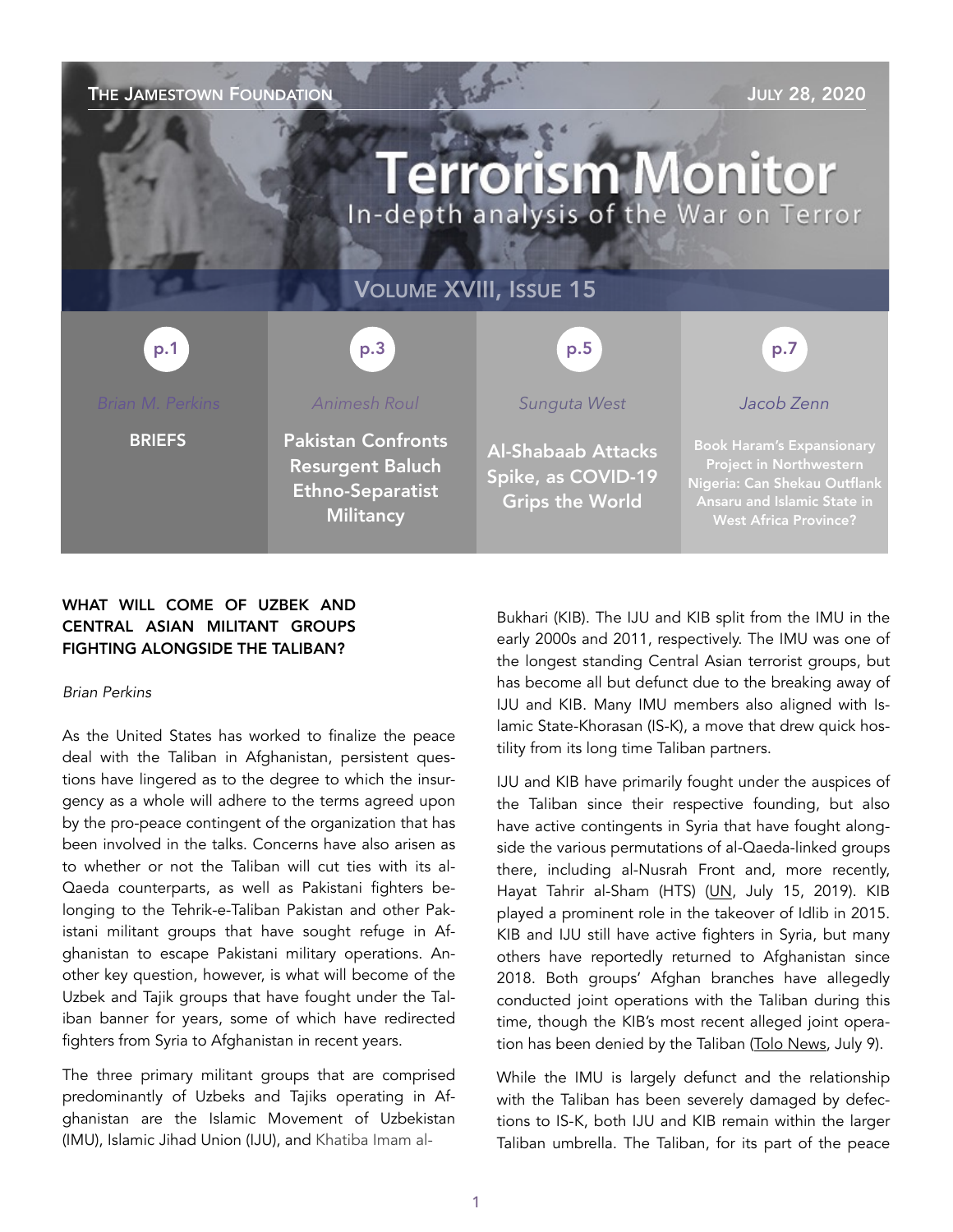deal, has agreed to severe ties with foreign terrorist groups. Although it is unclear if the group will follow through, KIB and IJU may view the peace deal as a major hinderance to their overall objectives in the region. In the event that the Taliban breaks support or IJU and KIB determine Afghanistan is no longer their best haven, it is likely that more fighters will attempt to link up with the Uzbek and Central Asian contingents fighting in Syria or that others will attempt to infiltrate their countries of origin, a task that has so far proven particularly challenging. The contingents left in Afghanistan are unlikely large enough to drastically alter the tide in Syria, but they would provide a force multiplier and could redirect aspiring Uzbek fighters who might otherwise have travelled to Afghanistan.

#### *Brian Perkins is the Editor of Terrorism Monitor*

## CHALLENGES OF EGYPT'S MILITARY STRATEGY IN SINAI

#### *Brian Perkins*

Egyptian security forces have largely managed to eradicate terrorist groups that once plagued the country and have mostly prevented Islamic State (IS) affiliated fighters from infiltrating the country's mainland from the Sinai Peninsula. However, Islamic State-Sinai Province (IS-SP) remains active and the Egyptian military's strategy of containment will continue to prove costly from multiple perspectives.

IS-SP has only managed to launch attacks on the country's mainland intermittently over the past several years, but the group remains significantly active across a large portion of territory stretching from close to the Suez Canal in the west to near the Gaza border to the east. This year, however, has seen a notable increase in attacks near Bir al-Abd, along the peninsula's northern coast routes to the Suez Canal.

The nearly 100 attacks claimed by IS-SP since the beginning of 2020 have highlighted the group's continued capabilities and the challenges faced by the Egyptian armed forces, despite the Egyptian forces' regular claims of successful operations against the militants.

Among the most significant and costly challenges are the disconnect between the military command in Cairo and the field commanders from the 2<sup>nd</sup> and 3<sup>rd</sup> Field Armies responsible for the operations on the ground in Sinai, and the largely reactive nature of military operations. Most recently, on July 21, the government claimed to have killed 18 IS-SP fighters and destroyed several explosive devices after the group launched an attack on a military outpost in Bir al-Abd that killed two Egyptian soldiers. IS-SP, however, claimed the operation killed 100 Egyptian military personnel. Many similar claims of operational successes and the death of IS-SP fighters follow the same pattern in which IS-SP conducts an attack that prompts retaliatory operations by Egyptian forces, with significant disparities between casualty claims.

This reactive containment strategy has allowed the group significant freedom of movement and has contributed to the frequent loss of Egyptian soldiers, including senior military officers such as Lieutenant Colonel Ahmad Shahata Abd al-Maqsoud and Brigadier General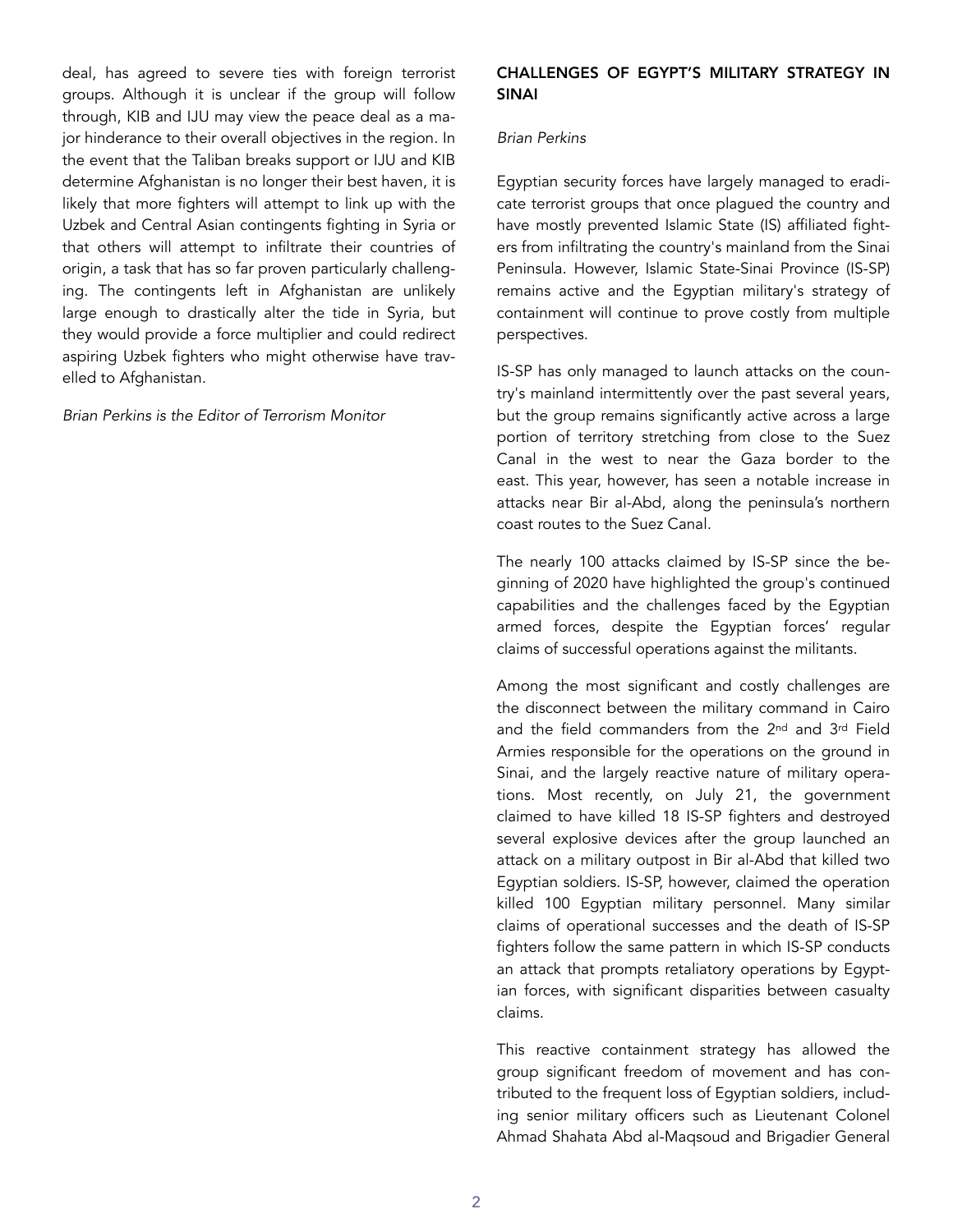Mostafa Abido, who were killed by bombings in February near Sheikh Zuweid and Bir al-Abd, respectively ([al-Araby,](https://english.alaraby.co.uk/english/news/2020/2/25/senior-egyptian-officer-among-dead-in-sinai-bombing) February 25).

Meanwhile, the Egyptian armed forces' lack of a fullscale military operation since Comprehensive Operation Sinai in 2018 and failure to engage in a more holistic approach has led them to increasingly rely on the Sinai Tribal Union—which includes the Tarabin and Sawarka tribes, among others—to provide some of the more proactive measures to combat IS-SP. These measures include a deal that incentivizes tribal elders to turn in tribal members who are fighting alongside IS-SP in exchange for those members' amnesty upon interrogation by Egyptian officials [\(Al-Monitor,](https://www.al-monitor.com/pulse/originals/2020/06/egypt-army-campaign-tribes-pardon-extremist-groups.html%22%20%5Ct%20%22_blank) June 16). This reliance on the Sinai Tribal Union has increasingly led to kidnappings and violent attacks on tribal members and civilians, including an attack on the Abou Tawila village just east of the town of Sheikh Zuwayed that killed three Tarabin tribe members on July 6 ([Mada Masr,](https://madamasr.com/en/2020/07/15/feature/politics/province-of-sinai-targets-union-of-sinai-tribes-fighters-in-sheikh-zuwayed-coronavirus-reaches-central-sinai/%22%20%5Ct%20%22_blank) July 15).

The strategy of containment, the reactive nature of military operations, and a lack of flexibility for field commanders will continue to provide IS-SP with the operational space needed to wage a prolonged insurgency, despite more concerted attempts to cut off its supply, finance, and recruitment lines. The reliance on local tribes—while important to stem recruitment, gain vital intelligence and provide more persistent armed resistance—will increasingly lead to attacks on civilians and could disincentivize future cooperation if the government does not fulfill its role in providing more effective security.

*Brian M. Perkins is the Editor of Terrorism Monitor.* 

# Pakistan Confronts Resurgent Baluch Ethno-Separatist Militancy

### *Animesh Roul*

Pakistan has recently faced a renewed ethno-separatist militant surge targeting its financial and energy infrastructure. Four recent attacks indicate a resurgence within the multiple secessionist groups fighting for Baluchistan independence.

On June 29, the Baluchistan Liberation Army (BLA), a banned ethno-separatist militant group, claimed a *fidayeen* (suicide) attack on the Pakistan Stock Exchange (PSX), in the port city of Karachi. Eleven people died, including four heavily armed BLA militants who attempted to storm the PSX building. Subsequently, the BLA's suicide squad, the Majeed Brigade—named after the deceased, would-be assassin of former Prime Minister Zulfiqar Bhutto, Abdul Majeed Baloch—claimed responsibility for the attack through its media unit 'Hakkal' ([Telegram](https://t.me/hakkal_official/14), June 30; see [TM](https://jamestown.org/program/blas-suicide-squad-majeed-fidayeen-brigade/), January 25, 2019). Images of slain militants and threats of future operations surfaced on social media platforms, including through Hakkal's dedicated Telegram and Twitter handles.

A week later, on July 5, the BLA again staged multiple attacks targeting security checkpoints belonging to the Levies Force and Frontier Corps, along with a coal mine in Zard Aloo and Chappar Lat area of Hernai in the restive Baluchistan province. BLA claimed responsibility for all three attacks through its spokesman Jeeyand Baloch ([Telegram](https://t.me/hakkal_official/29), July 5). On July 14, another Baluch militant organization, the Baluchistan Liberation Front (BLF) claimed responsibility for an ambush on a military convoy in the Kahan area of Panjgur district in Baluchistan, killing three soldiers and injuring several others ([Dawn](https://www.dawn.com/news/1568973/3-soldiers-martyred-in-firing-by-terrorists-in-balochistans-panjgur-ispr), July 14). BLF spokesman Gwahram Baloch, however, exaggerated the damage, stating that more than 20 security personnel were killed in that assault in a statement later released by the group.

The U.S. Department of State designated the Baluchistan Liberation Army (BLA) as a Specially Designated Global Terrorists (SDGTs) under Executive Order (E.O.) 13224, in July 2019. [1] Pakistan, which imposed a ban on the BLA in 2006, hailed the U.S. designation, as the move limits the groups' funding lifelines.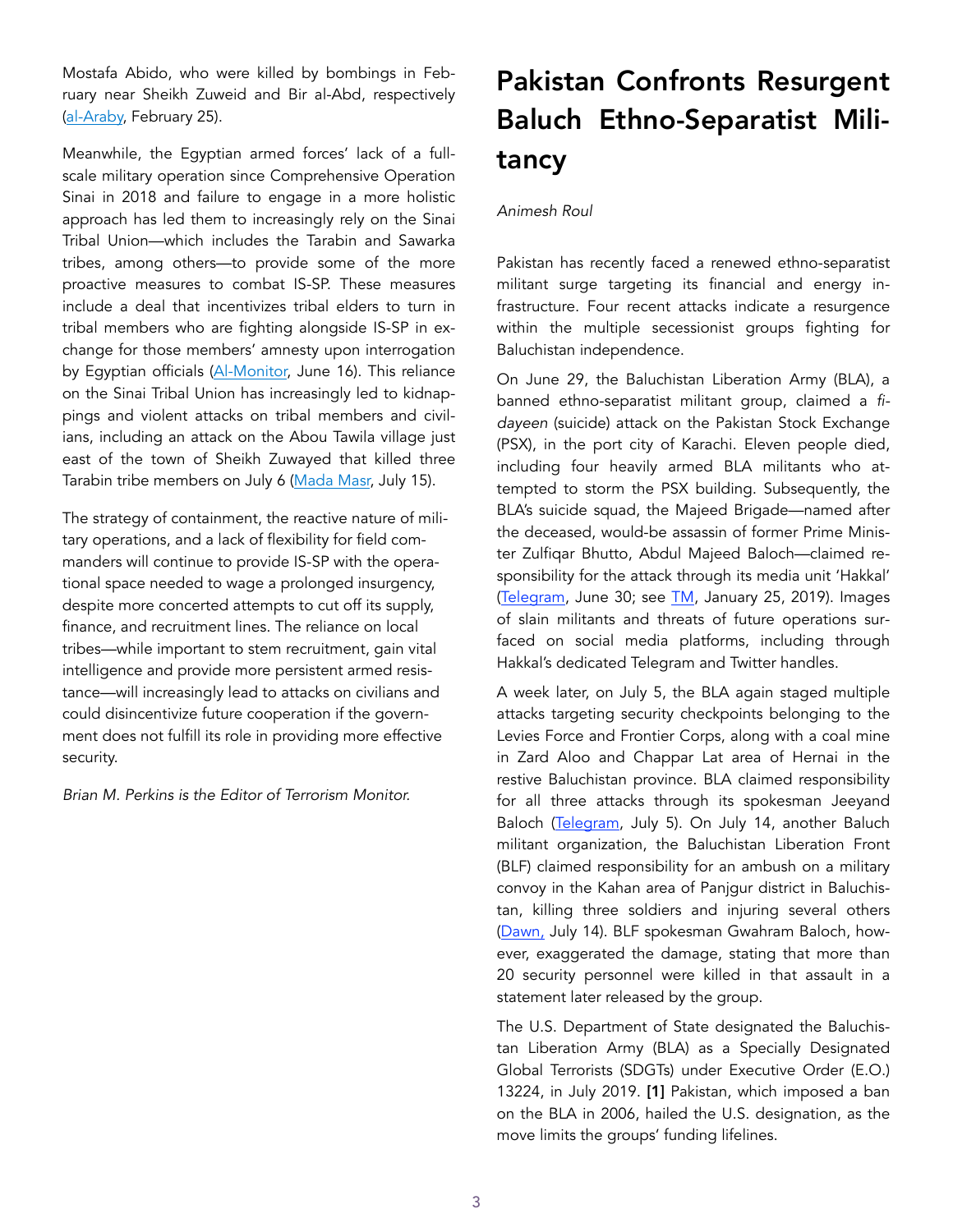The BLA and BLF are the oldest and most violent Baluch militant organizations active in the country. However, there are several new armed splinter groups such as the United Baluch Army (UBA), Baluch Republican Guard (BRG), Lashkar-e-Baluchistan, and Baluch Republican Army (BRA) have emerged and joined the insurgency. Baluch Raji Aajoi Sangar (BRAS), a militant conglomeration, was established in late 2018 with a purpose to consolidate the factionalized Baluch separatist movement and to orchestrate concerted attacks against Pakistani security forces and Chinese targets, especially on infrastructure projects associated with the China–Pakistan Economic Corridor (CPEC). BRAS registered its first major attack on April 18, 2019, when its militants killed 14 people in the remote Ormara area of Baluchistan [\(Al](https://www.aljazeera.com/news/2019/04/gunmen-kill-bus-passengers-pakistan-balochistan-official-190418045138814.html)  [Jazeera,](https://www.aljazeera.com/news/2019/04/gunmen-kill-bus-passengers-pakistan-balochistan-official-190418045138814.html) April 18, 2019). Like BLA and BRAS, the UBA was also in the limelight this year when its militants targeted a security convoy of an oil and gas exploration company at Peer-Ghaib in Bolan on May 18, killing six Frontier Corps personnel [\(The News](https://www.thenews.com.pk/latest/660544-seven-soldiers-martyred-in-two-separate-incidents-in-balochistan), May 19; [Dawn,](https://www.dawn.com/news/1558421) May 20).

Pakistan often accuses Indian and Iranian intelligence agencies of supporting Baluch militants. Following the PSX violence, Pakistani Prime Minister Imran Khan, named India as a co-conspirator behind the Karachi terrorist attack. Pakistan often perceives Indian or Iranian involvement when the indigenous militant groups unleash violence against state infrastructure and challenge Pakistan's authority. However, investigations into the PSX attack case traced the alleged facilitators and located their handler's location to Kandahar city in Afghanistan ([The News](https://www.thenews.com.pk/latest/680553-terrorists-in-psx-shooting-got-directions-from-afghanistan-investigative-sources), July 1).

These unverifiable accusations against India and/or Iran notwithstanding, Pakistan has successfully diluted and subdued the Baluch independence movement over the years through extrajudicial means and exploited the ideological and operational cleavages between self-exiled Baluch separatist (often termed as nationalist) leaders abroad, such as Hyrbyair Marri and Brahamdagh Bugti, and militant commanders on the ground. However, broader aims and objectives to carve out an independent Baluchistan remain intact among the resurgent armed formations. Influential militant leaders such as Bashir Zaib Baloch, Gulzar Imam, and Mureed Baloch have led the violent strategy against Pakistani security forces and Chinese infrastructures for the last several years.

While Baluch militant groups have intermittently carried out armed assaults in and around Baluchistan province,

they have also often ventured into attacking Pakistan's major financial hubs such as Karachi, the provincial capital of Sindh province. However, the latest PSX violence that targeted the backbone of the Pakistani economy and Chinese investments were reminiscent of a similar campaign by Baluch militants when the BLA's Majeed Brigade targeted the Pearl Continental Hotel in the port city of Gwadar on May 11, 2019 [\(Dawn,](https://www.dawn.com/news/1304006) December 23, 2016; [The Business, May 12, 2019\).](https://thebusiness.com.pk/militants-attack-gwadar-five-star-hotel-kill-one/amp/) The hotel was hosting around 40 Chinese nationals at the time of the siege. No Chinese citizens were hurt, but nine people, including four militants, were killed and several injured in that prolonged besiegement. Like PSX in Karachi, the Pearl Continental is known as a hub for Chinese engineers and business travelers and a symbol of Chinese investments in the Gwadar [\(Express Tribune,](https://tribune.com.pk/story/1971558/missing-person-involved-gwadar-hotel-attack-killed) May 13, 2019).

The BLA foreshadowed its anti-Chinese intentions by targeting the Chinese consulate in Karachi's Clifton area in November 2018. The consulate attack, though partially foiled, still resulted in seven deaths, including two police officials and three attackers ([Dawn,](https://www.dawn.com/news/1447192) November 23, 2018). The attack was intended to target Chinese officials inside the consulate, directly assaulting the multibillion-dollar China-Pakistan Economic Corridor project. CPEC, a part of China's massive Belt and Road Initiative, is considered to be a symbol of the exploitation of the Baluch people and Baluchistan's natural resources and has been opposed by separatists since the beginning of the project. Under CPEC, an approximately 2,000 kilometer-long road and rail infrastructure project worth billions aims to connect Xinjiang, China with Gwadar port in Baluchistan. This is the motivating force behind Baluch resentment against Pakistan and the reasoning behind the perception of Chinese exploitation of natural resources. The other reason for anti-Pakistani sentiment among Baluch separatists is the demographic changes in the region due to CPEC and associated developments in the region. This change is mostly due to the exodus of Punjabis and Pashtuns to the province that have made ethnic Baluch people into a minority group.

Now, with the renewed violent campaigns across Baluchistan and beyond, Pakistan is seemingly facing resurgent Baluch ethno-separatism. If groups such as BLA or conglomerations like BRAS remain active and successful in targeting security and infrastructure, Pakistan will likely find it difficult to maintain a robust grip on a matured and motivated Baluch movement.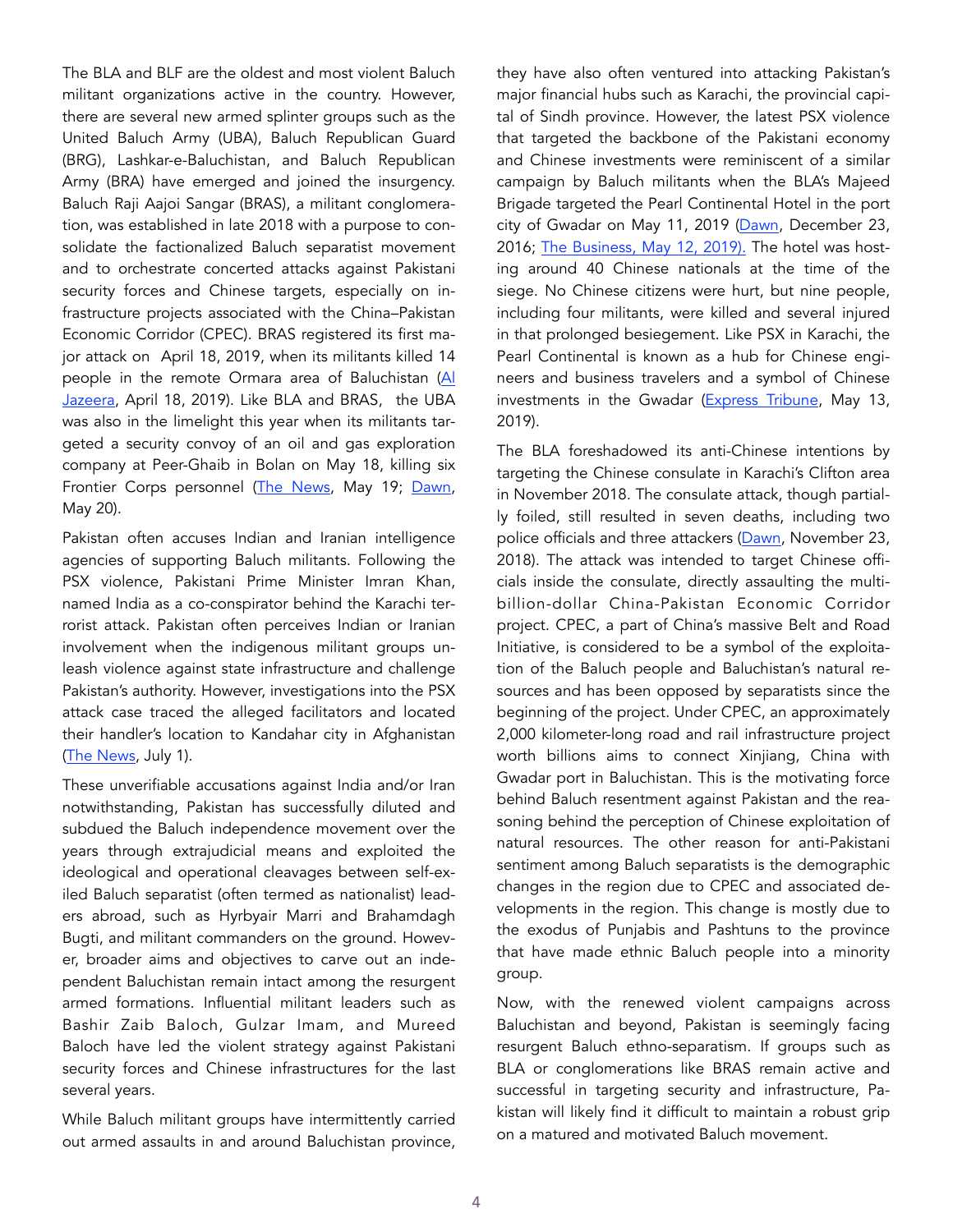*Animesh Roul is the executive director of the New Delhibased policy research group [Society for the Study of](http://www.sspconline.org/)  [Peace and Conflict](http://www.sspconline.org/). He specializes in counterterrorism, radical Islam, terror financing, and armed conflict and violence in South Asia. Mr. Roul has written extensively on these subject areas, being published in edited books, journals, and policy magazines. He co-authored a book on India's indigenous terror group Indian Mujahideen (Springer, 2013). He is regularly cited in the Washington Post, Reuters, Wall Street Journal and Hindustan Times among others. He regularly contributes to The Jamestown Foundation's Terrorism Monitor and Militant Leadership Monitor.* 

#### **Notes**

[1] "Terrorist Designations of Balochistan Liberation Army and Husain Ali Hazzima and Amendments to the Terrorist Designations of Jundallah", July 2, 2019, https://www.state.gov/terrorist-designations-ofbalochistan-liberation-army-and-husain-ali-hazzima-andamendments-to-the-terrorist-designations-of-jundallah/

## Al-Shabaab Attacks Spike, as COVID-19 Grips the World

#### *Sunguta West*

Al-Shabaab's recent attack targeting Somalia's head of the military is the latest indication of the Islamist militant group's growing confidence in its battle for control of the war-torn country in the Horn of Africa.

Al-Shabaab, the al-Qaeda affiliate in East Africa, has been waging a deadly insurgency in the country for 14 years. Its weapons of choice have ranged from improvised explosive devices (IED) and vehicle-borne improvised explosive devices (VBIEDs), to deploying suicide bombers to target security forces, public installations, and government officials. Its war is largely asymmetrical, where it also relies on hit and run attacks, assassinations, and grenade attacks.

In the last few months, these attacks have accelerated as the world trains its focus on the COVID-19 pandemic. The latest increase in violence is lending credence to earlier predictions that the extremist group would take advantage of the pandemic to step-up attacks ([Daily](https://www.nation.co.ke/kenya/news/africa/covid-19-experts-warn-of-potential-wave-of-extremism-287492) [Nation](https://www.nation.co.ke/kenya/news/africa/covid-19-experts-warn-of-potential-wave-of-extremism-287492), April 25).

Like the rest of the world, cases of COVID-19 in Somalia are on the rise, surpassing 3,000 in mid-July. The spike has not affected al-Shabaab's terrorist activities, despite the government launching anti-COVID-19 social distancing measures in March. Its fighters have sustained their operations, increasingly targeting civilians, government officials, and security forces. The persistent attacks have further strained and frustrated the military response being carried out by the Somali National Army (SNA), which is backed by the African Union Mission in Somalia (AMISOM) troops and U.S. forces.

Generally, most of the attacks can be described as low intensity, but numerous, disruptive, and daring. For example, on July 13, the militant group mounted a suicide attack targeting the head of the Somali military, General Yusuf Rageh. The VBIED was driven into General Rageh's convoy, as he left the defense headquarters in the capital Mogadishu.

Eyewitnesses said the attacker had attempted to strike the military convoy as it moved between the national stadium and the national army hospital in the Hodan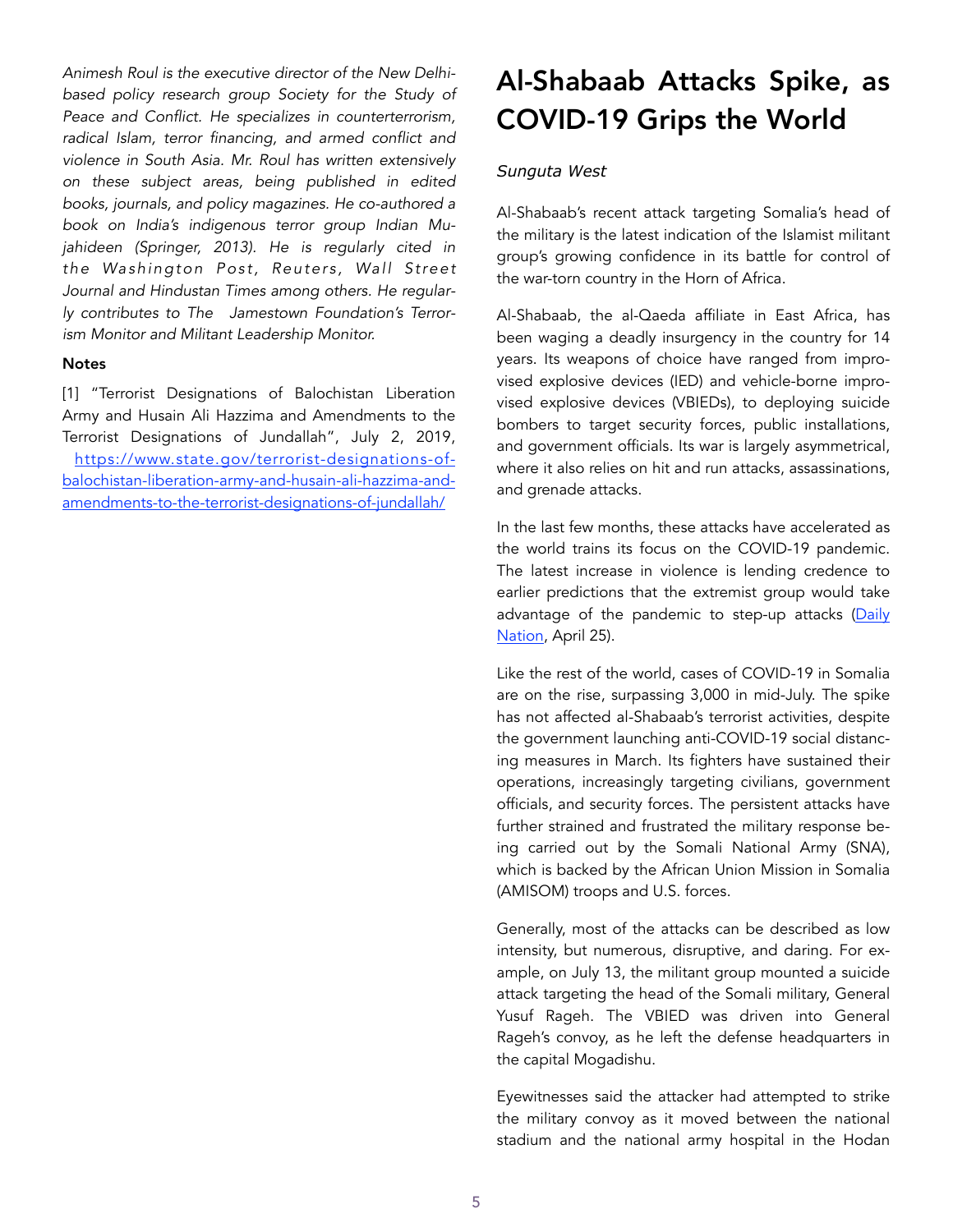district of the capital city. However, soldiers guarding the general shot the VBIED, causing it to explode before it could hit its target. The general was not injured, but a civilian was killed in the blast ([Africa News,](https://www.africanews.com/2020/07/1) July 14; [Garowe Online](https://www.garoweonline.com/en/news/somalia/al-shabaab-takes-responsibility-for-deadly-attack-targeting-army-chief-in-somalia), July 14).

Still, on July 4, the militant group detonated a landmine outside a restaurant on the outskirts of Baidoa, a town in the southwestern Bay region, killing five peoples and wounding ten others. In a statement claiming responsibility, the militant group said it was targeting tax collectors and soldiers who had converged in the restaurant for a meeting in the town located about 240 kilometers from Mogadishu.

On the same day, a suicide bomber drove a VBIED into a checkpoint outside the port of the capital. The bomber sped through the first check point before a police officer opened fire at the VBIED, which exploded outside the port's gate. The target was a police post outside the port. Two officers and five civilians were injured in the attack (CGTN, July 5).

Fighting between SNA soldiers and al-Shabaab militants occurred on June 3 in Burdhabo district in Gedo region. The fighting, which left an unspecified number of casualties, started when al-Shabaab ambushed the govern-ment soldiers in the district [\(Radio Dalsan](https://allafrica.com/stories/202006040219.html), June 3).

The attacks came 11 days after al-Shabaab claimed responsibility for a suicide bombing on a Turkish military training base in Somalia that killed two people. The bomber had concealed himself among young men who had gathered to join the Turkish academy in Mogadishu, which trains Somali soldiers (CGTN, July 5).

Al-Shabaab has been able to mount the attacks since it still controls large swathes of territory, including towns, in southern Somalia. In the areas under its control, al-Shabaab leaders and fighters have been frustrating government efforts aimed at taming the spread of disease. While dispatching suicide bombers and assassins, its leaders have rejected containment and social distancing measures, telling the people to continue attending crowded mosques. It has also kept open Islamic schools and institutions in the area.

Top al-Shabaab leaders' radical interpretation of Islamic teachings has informed the rejection of the containment measures. The group used affiliated media channels Radio al-Furqan and Radio al-Andalus and social media channels such as Calamada and SomaliMemo at the initial stages of the pandemic to portray the disease as a punishment from God to non-believers for their evil deeds against Muslims and jihadists. The group suggested the disease was an American and European problem that had no impact in their region ([Daily Na](https://www.nation.co.ke/kenya/news/africa/covid-19-experts-warn-of-potential-wave-of-extremism-287492)[tion](https://www.nation.co.ke/kenya/news/africa/covid-19-experts-warn-of-potential-wave-of-extremism-287492), April 20).

Months after beginning this disinformation campaign in opposition to government measures, al-Shabaab started responding to the virus. In Jilib, the town in southern Somalia that hosts the insurgency's latest base, al-Shabaab in mid-June launched an isolation and treatment facility, to treat all people including its fighters. Shaykh Mohammed Bali, a senior al-Shabaab leader and a member of the group's COVID-19 response team was quoted in the press as urging the people to seek treatment to avoid infecting other Muslims. The facility also had an associated hotline for people to call [\(Africa](https://www.africanews.com/2020/06/13/somalia-covid-19-hub/) [News](https://www.africanews.com/2020/06/13/somalia-covid-19-hub/), June 13).

Some analysts say al-Shabaab leaders decided to launch the medical center after it became apparent that the disease would decimate its fighting force and lead to a loss of support if the organization did not provide help for the local people.

In the last few months, al-Shabaab has accelerated attacks and taken advantage as the world focuses its attention on the COVID-19 pandemic.

While COVID-19 adds one more challenge to a country besieged by war and frequent droughts, security experts need to provide more attention to the current state of affairs in Somalia so that al-Shabaab does not continue to take advantage of the pandemic to conduct attacks, recruit and gain more support. In the past, al-Shabaab has used such disasters to its advantage to recruit new fighters and reorganize for their continued fight against the government.

*Sunguta West is an independent journalist based in Nairobi.*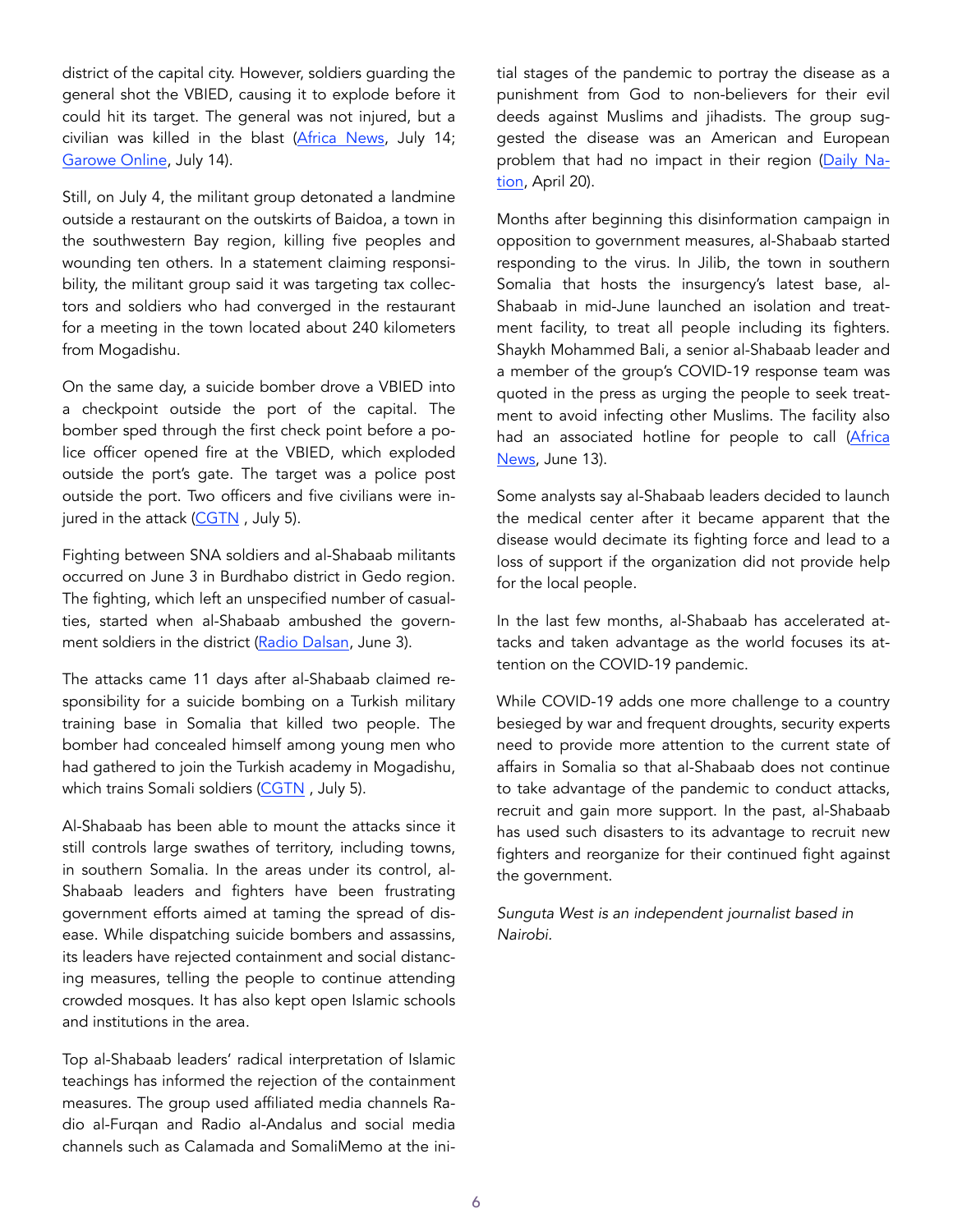# Boko Haram's Expansionary Project in Northwestern Nigeria: Can Shekau Outflank Ansaru and Islamic State in West Africa Province?

#### *Jacob Zenn*

On June 15, Boko Haram released a video featuring English, French (Cameroonian), Fulani, and Hausaspeaking fighters "greeting" fellow fighters in Zamfara and Niger states. [1] Three weeks later, on July 7, Boko Haram released another video of fighters in Niger State returning "greetings" to Boko Haram leader Abubakar Shekau and "brothers" in Zamfara, which is one of Nigeria's northwestern states; Lake Chad, which is the Boko Haram Bakura faction's base; and Sambisa, Borno, which is Shekau's base. [2] These back-to-back videos recall the process of the Bakura faction's pledge to Shekau one year earlier. Bakura's joining Boko Haram turned Nigerian jihadism's tide in Shekau's favor vis-à-vis his rivals in Islamic State in West Africa Province (ISWAP) and Ansarul Muslim Fi Biladis Sudan (Ansaru).

On September 23, 2019, Shekau had issued "greetings" to fighters on Lake Chad, which was reciprocated one day later in a video from an imam surrounded by two armed fighters near Lake Chad who claimed they were "commanded" by Bakura and "greeted" Shekau. [3] [4] These two videos followed a series of Boko Haramclaimed attacks around Lake Chad using styles copying Islamic State (IS), despite only ISWAP being formally part of IS. These actions heralded Boko Haram's resurgence in Lake Chad. Since Shekau's August 2016 ejection from ISWAP, Lake Chad had been exclusively ISWAP's area of operations, but by 2019 Boko Haram was also operating in the region. It was also only six months after those two videos that Boko Haram conducted the massive March 2020 raid in Bohoma, Chad that killed 92 Chadian soldiers stationed on Lake Chad. Shekau claimed responsibility for the raid. [5]

Theses signaling videos are not exclusive to Boko Haram. In 2010, al-Qaeda in the Islamic Maghreb (AQIM), for example, released videos featuring Nigerian Hausa, Guinean, Malian Tuareg, and Fulani fighters to demonstrate AQIM's expansion from Algeria to the Sahel [\(Al-Andalus,](https://unmaskingbokoharam.com/2019/03/28/aqim-fighting-is-prescribed-on-you-2010/) August 2010). This coincided with AQIM training Boko Haram members and preceded AQIM controlling territory in Mali in 2012 through local affiliates ([Al-Andalus,](https://unmaskingbokoharam.com/2019/04/25/aqim-al-andalus-sharia-advice-and-guidance-from-al-bulaydi-for-the-mujahideen-of-nigeria-2017/) April 2017). Despite French-led counter-insurgency operations escalating from then onward, the Sahel has remained a jihadist hotbed.

Thus, the question remains whether Boko Haram's June and July 2020 videos about northwestern Nigeria will, like the group's September 2019 Lake Chad videos and AQIM's 2010 sub-Saharan African-oriented videos, lead to Boko Haram opening a new front in northwestern Nigeria or whether it will falter there like it has before.

## Failed Forays and Recent Comebacks in Northwestern Nigeria

Neither ISWAP nor Boko Haram have attacked northwestern Nigeria with any consistency since ISWAP's November 2015 attack on Nigerian Shias marching between Kaduna and Kano. However, Boko Haram's efforts to expand to north-central and northwestern Nigeria from its northeastern Nigerian bases in Borno and its borderlands predate that 2015 attack. After Shekau declared jihad in July 2010, AQIM-trained Boko Haram members—including future U.S.-designated terrorists Khalid al-Barnawi and Abubakar Kambar—led cells in Kaduna, Kano, Plateau, and Kogi, from where Boko Haram conducted over 20 suicide bombings from June 2011 to 2013. [6] Shekau also commanded Boko Haram's attacks on Kano government buildings in January 2012 that led to nearly 200 civilian deaths. Al-Barnawi and Kambar's formed Ansaru with AQIM's approval as a separate faction from Boko Haram ([Al-Andalus,](https://unmaskingbokoharam.com/2019/04/25/aqim-al-andalus-sharia-advice-and-guidance-from-al-bulaydi-for-the-mujahideen-of-nigeria-2017/) April 27). Ansaru opposed Shekau's killing of Muslim civilians. This combined with Boko Haram's loss of civilian support, security forces' dismantling Boko Haram and Ansaru cells in Kaduna and Kano, and the inability of Boko Haram's predominantly Kanuri fighters to integrate into Hausa areas, meant Boko Haram's jihad in north-central and northwestern Nigeria ceased in 2014.

Boko Haram, and ISWAP after its March 2015 formation, both concentrated only on Borno and neighboring Yobe and Adamawa states and borderland areas in Niger, Chad, and Cameroon after 2015. Meanwhile, Ansaru went into dormancy in 2015 following Shekau's loyalists executing some of its leaders for betraying their loyalty to Shekau, while other members defected to ISWAP [\(Al-](https://unmaskingbokoharam.com/2019/05/10/abu-musab-al-barnawi-)[Haqaiq,](https://unmaskingbokoharam.com/2019/05/10/abu-musab-al-barnawi-) June 2018). Nevertheless, Ansaru retained sleeper cells in northwestern Nigeria from 2015 onward, where it quietly developed hideouts and recruited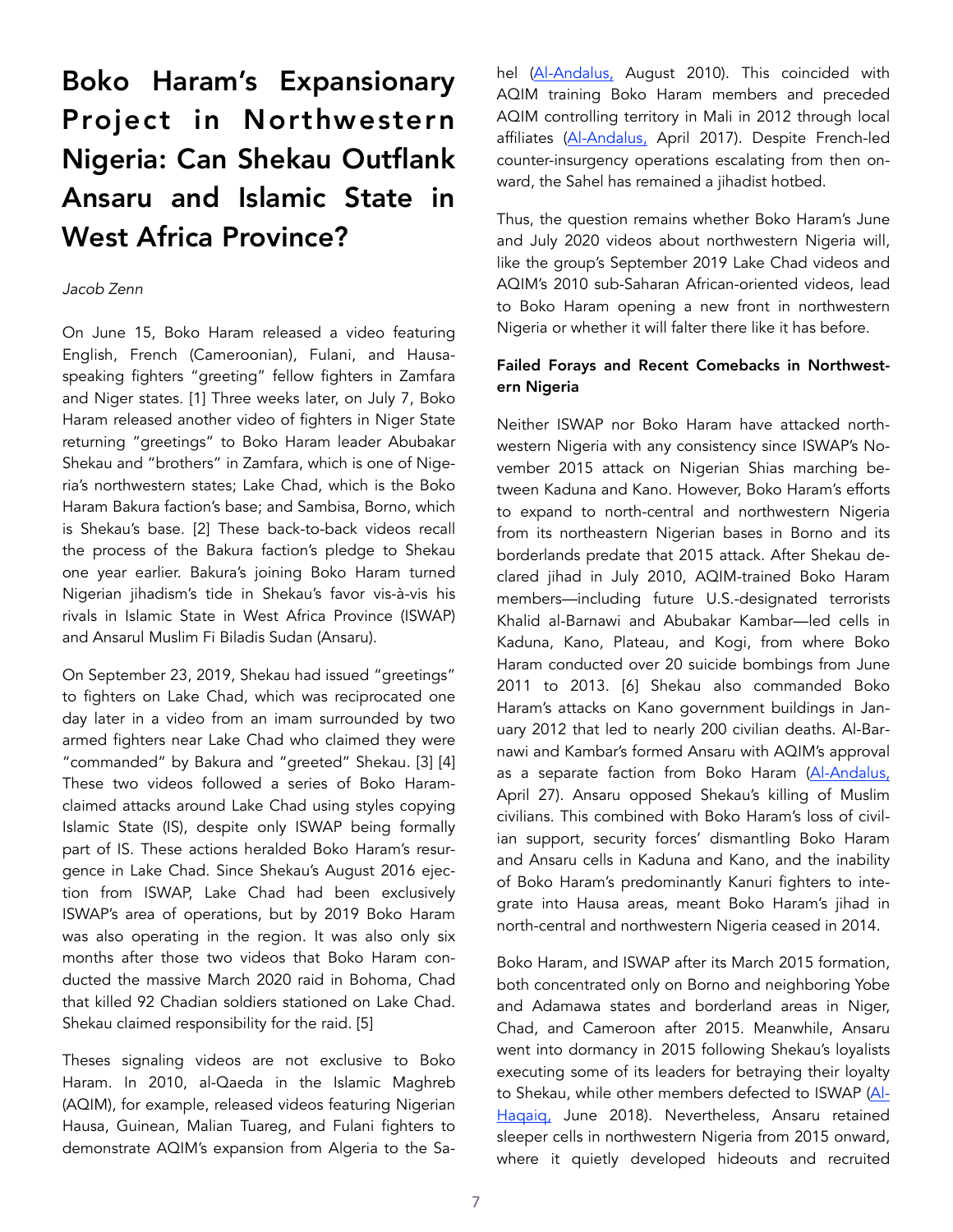among Fulani bandits. Khalid al-Barnawi's deputy, for example, was a Fulani from Zamfara, which would have helped Ansaru recruitment there, and al-Barnawi kept arms stockpiled in Kaduna before his April 2016 arrest in Kogi [\(The Cable,](https://web.thecable.ng/iran-iraq-behind-shiia-sect-says-dss-official) April 13, 2016).

Despite Boko Haram's fraught foray into northwestern Nigeria from 2011-2014, Shekau attempted to expand there again. This was evidenced by an internal Boko Haram video Shekau called "Message to Fulanis," specifically in Niger and Katsina states, in late 2014. However, the video was found in a Boko Haram camp and only released online by Nigerian media agencies in 2016. [7] Subsequent reports emerged that Boko Haram member Adam Bitri was arrested in Niger State in 2017 with two other Boko Haram members and that he had collaborated with Bakura to kidnap for ransom the elderly former minister Ali Monguno in Maiduguri, Borno as early as 2013 [\(Punch,](https://punchng.com/army-raids-boko-haram-cell-in-niger-arrests-three/) May 26, 2017). Bitri had also been reported in Boko Haram-controlled territories in Borno in 2014 and was again reported in 2019 to have left Boko Haram, joined ISWAP, and worked to connect ISWAP with Ansaru in northwestern Nigeria ([Vanguard,](https://www) May 5, 2015). However, Bitri became disillusioned by Ansaru's excessively long-term approach and returned to Borno with no deal made (Premium Times, February 27). Bitri subsequently clashed with ISWAP leadership and allied with Bakura, who became loyal to Shekau again in 2019 after having been with ISWAP since August 2016. Bitri apparently disapproved of ISWAP's comparatively moderate leadership. Shekau and ISWAP's bids in northwestern Nigeria from late 2014, therefore, failed amid factional squabbles, but neither group ceased trying to gain a foothold there.

ISWAP, for its part, finally claimed it launched an attack on Nigerian police in Sokoto, northwestern Nigeria in October 2019 from a base across the border in Niger ([Al-Naba #205,](https://unmaskingbokoharam.com/2019/05/14/a) October 24, 2019). However, because ISWAP also encompasses the Mali, Burkina Faso, and northwestern Niger-based Islamic State in Greater Sahara (ISGS), which the United Nations and Nigerian "insider" journalist Ahmed Salkida's media agency, among other sources, reported as operating in northwestern Nigeria in 2019, it is possible ISGS was involved in launching that attack [\(UN Security Council,](https://www.ecoi.net/en/file/local/2013711/S_2019_570_E.pdf) July 15, 2019; [HumAngle,](https://humangle.ng/jihadis-gaining-grounds-in-nigerias-northwest-report/) May 19, 2019). Moreover, despite Bitri's failed attempt to bridge ISWAP to Ansaru in northwestern Nigeria, the fact that some Ansaru members defected to, or collaborated with, ISWAP means it also cannot be discounted that jihadists operating in northwestern Nigeria and involved in the Sokoto attack had dual or overlapping affiliations to ISWAP and Ansaru, but not Boko Haram. Shekau's faction is despised by both ISWAP and Ansaru because of his declaring *takfir*  (excommunication) on them. The United Nations notably asserted Ansaru "reactivated" in October 2019, which makes one question whether Ansaru was actually involved in the Sokoto attack that month ([UN Security](https://undocs.org/S/2020/717) [Council, July 23, 2020](https://undocs.org/S/2020/717)

Meanwhile, in February, villagers in Niger State also reported that bandits operating in their vicinity told them they were from ISWAP ([Daily Trust,](https://www.dailytrust.com.ng/1-dead-7-injured-as-police-vigilante-engage-terrorists-in-niger.html) February 10). This indicates ISWAP remained around northwestern Nigeria after October 2019, albeit without publicizing its presence in videos or other media. Like Ansaru, it was maintaining a low-profile in northwestern Nigeria to avoid attracting extra Nigerian military pressure, if not also foreign intelligence agencies' reconnaissance. In July, the Nigerian Air Force announced it killed ISWAP members in a Zamfara airstrike, but, according to Ahmed Salkida's colleague, Yusuf Anka, Ansaru members were killed in the airstrike [\(HumAngle,](https://humangle.ng/military-says-it-bombed-iswap-positions-in-zamfara-it-could-be-ansaru/) July 12). This nonetheless again indicates the ISWAP-Ansaru overlap in northwestern Nigeria and confusion about how distinct they actually are in northwestern Nigeria.

Ansaru also demonstrated its presence in north-central and northwestern Nigeria by carrying out its first claimed attack in five years on a Yobe emir's convoy in Kaduna in January 2020 and then withstanding Nigerian security forces' retaliation on its hideouts ([The Cable,](https://www.thecable.ng/militant-group-claims-responsibilit) January 19; [Punch,](https://punchng.com/ansaru-terrorists-attack-police-helicopter-with-war-weapon-in-kaduna/) February 6). Although Ansaru stated on Telegram it was not "ripe" for publicity yet, the ambush was claimed by al-Qaeda's semi-official media outlet, al-Thabat, in the name of "al-Qaeda in *Biladis Sudan* (Black Africa)." The attack occurred after several Ansaru members had traveled to Libya to train with IS, which again indicated Ansaru's ties to IS/ISWAP were not antagonistic. [8] Meanwhile, other Ansaru members arrested before Khalid al-Barnawi's own arrest had also intended to train in Sudan. At least one Ansaru member from Sudan was arrested in Niger State in June ([Punch,](https://punchng) March 5, 2016; [HumAngle,](https://humangle.ng/police-arrest-two-foreign-jihadis-in-niger-after-military-airstrike/) June 30). That member's military fatigues and another slain "bandit's" similar military fatigues in Zamfara in July resembled ISWAP's uniforms. The uniforms suggested northwestern Nigeria's "bandits" were professionalizing, whether or not they affiliated with Ansaru or ISWAP, or both [\(Twitter.com/](https://twitter.com/ankab) [ankaboy, J](https://twitter.com/ankab)uly 16).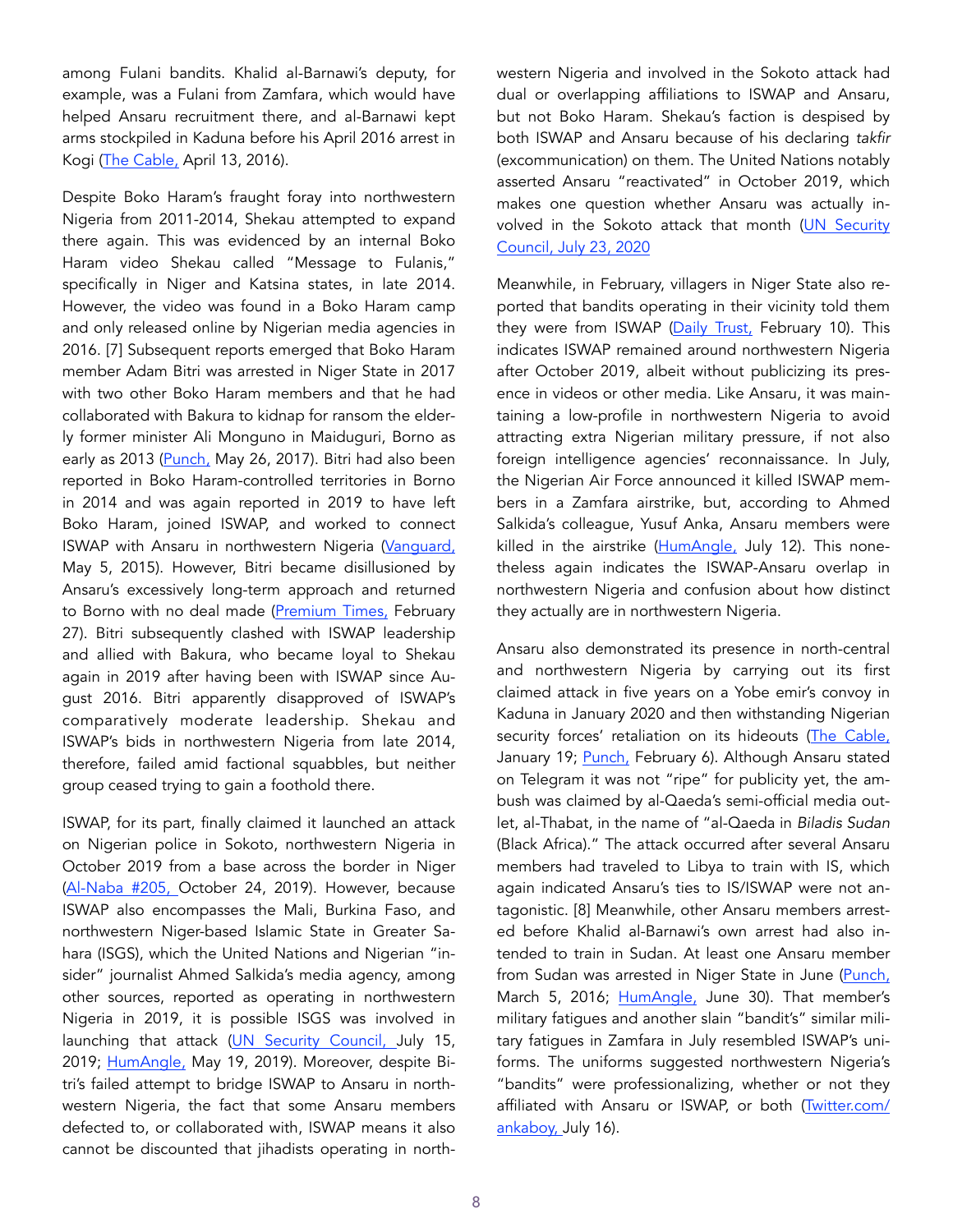## Friends With What Benefits? Shekau's Calculations in Northwestern Nigeria

Boko Haram's latest attempts to enter northwestern Nigeria reflect several trends. First, after seeing ISWAP and Ansaru gaining ground there in 2019, Shekau had to match his rivals. Shekau has already succeeded in defending southeastern Borno and neighboring parts of Cameroon from ISWAP's encroachment. However, if ISWAP or Ansaru established cells in northwestern Nigeria and Boko Haram did not, it would indicate Shekau's falling behind them and losing prestige as the top jihadist in Nigeria.

Moreover, after conducting the major Bohoma, Chad attack in March, Chad's army launched significant offensives against ISWAP and Boko Haram around Lake Chad. Both groups retreated, but ISWAP has rebounded in Chad more effectively than Boko Haram, including revealing high-grade Israeli weapons and other ammunition taken from Chadian soldiers in a July ambush sev-eral miles from Nigeria's border [\(al-Naba, July 16](https://twitter.com/CalibreObscura/status/1283885250129559563)). Thus, Boko Haram's Bakura faction around Lake Chad is weakened and adding new Niger and Zamfara state factions would compensate for Boko Haram's struggles around Lake Chad.

Shekau has also remained more "Nigerian" than ISWAP or Ansaru. ISWAP has drifted from narratives related to condemning Nigerian government-aligned Salafists or Nigerian Muslim rulers not implementing sharia and now focuses predominantly on IS' global narratives. Ansaru, for its part, was always conciliatory toward Nigerian Salafists because it sought to win their support, but promised to "defend" Nigerian Muslims from Christians, represent al-Qaeda in Nigeria, and revive Usman dan Fodio's jihad. Dan Fodio was an 18th and early 19th century Fulani religious teacher and revolutionary jihadist. While dan Fodio-related narratives may resonate among some northwestern Nigerian Fulanis, albeit incongruously because dan Fodio was Sufi, Ansaru's top leaders' arrests and deaths have meant its ties to al-Qaeda's nearest affiliate, AQIM, are weakened. Moreover, the reduction in Nigerian Muslim-Christian clashes in the past decade means Ansaru's original *raison d'être* is also less pertinent.

Shekau and his Boko Haram loyalists, in contrast to ISWAP and Ansaru, scrutinize Nigerian Muslim discourses. In his videos, Shekau stalks Yobe-origin, but Londonbased, lawyer and analyst Bulama Bukarti, who opposes

Boko Haram on Twitter and in other writings. Shekau also still threatens Nigerian Salafist and Shia leaders like Isa Ali Pantami and Ibrahim al-Zakzaky, as well as Salkida's media agency, HumAngle [\(HumAngle,](https://humangle.ng/shek) July 14). Boko Haram's reference points might, therefore, have more common ground with rank-and-file northwestern Nigerians, including bandits, than more globally-oriented ISWAP or Ansaru.

Lastly, through kidnapping-for-ransom operations and village raids in Borno and its borderlands, Boko Haram has accumulated significant wealth over the past decade. The group, therefore, can certainly offer financial resources, military training, and 'Islamic' credibility to bandit groups that are competing not only with each other, but also fighting the Nigerian Army and Air Force, which has bombarded bandit camps. Such support would improve the bandits' battle preparedness and professionalization and recruitment. In turn, banditturned-Boko Haram members' loyalty to Shekau and attacks in northwestern Nigeria would boost Shekau's prestige and his ideological goal of spreading jihad throughout Nigeria, just as the Bakura faction did for Shekau in Lake Chad. Boko Haram could also charge the bandits fees or a "tax" for its military assistance to them in a win-win deal.

#### Conclusion

Abubakar Shekau may appear 'crazy' in videos, but he is the longest-lasting jihadist leader globally. He became the leader of Boko Haram in 2010, one year before Aymen al-Zawahiri took over leading al-Qaeda. Boko Haram's latest videos affirm Shekau remains Boko Haram's undisputed leader and intends to create a huband-spoke organizational model with the Sambisa base being the hub and Zamfara and Niger states, Lake Chad, and Cameroon being spokes. Notwithstanding Shekau's Nigerian orientation, one cannot discount his ambition. If his new expansionary project succeeds in northwestern Nigeria, Salkida's suggestion that Shekau would attempt to create his own "African jihadist caliphate" project to compete with al-Qaeda and Islamic State also cannot be ruled out ([HumAngle, Jul 12\)](https://humangle.ng/nigerias-terror-king-shekau-connects-east-west-and-centre-in-a-puzzling-agenda/). Senegal, whose citizens fought with Boko Haram in Borno, would be one such location where Shekau has loyalists who could orchestrate attacks or at least help him fundraise ([See](https://jamestown.org/program/boko-harams-senegalese-foreign-fighters-cases-trends-and-implications/) [TM](https://jamestown.org/program/boko-harams-senegalese-foreign-fighter) May 4, 2018).

That said, Shekau's expansionary project and related Boko Haram videos should be seen as a reaction to ISWAP's and Ansaru's prior entrenchment in northwest-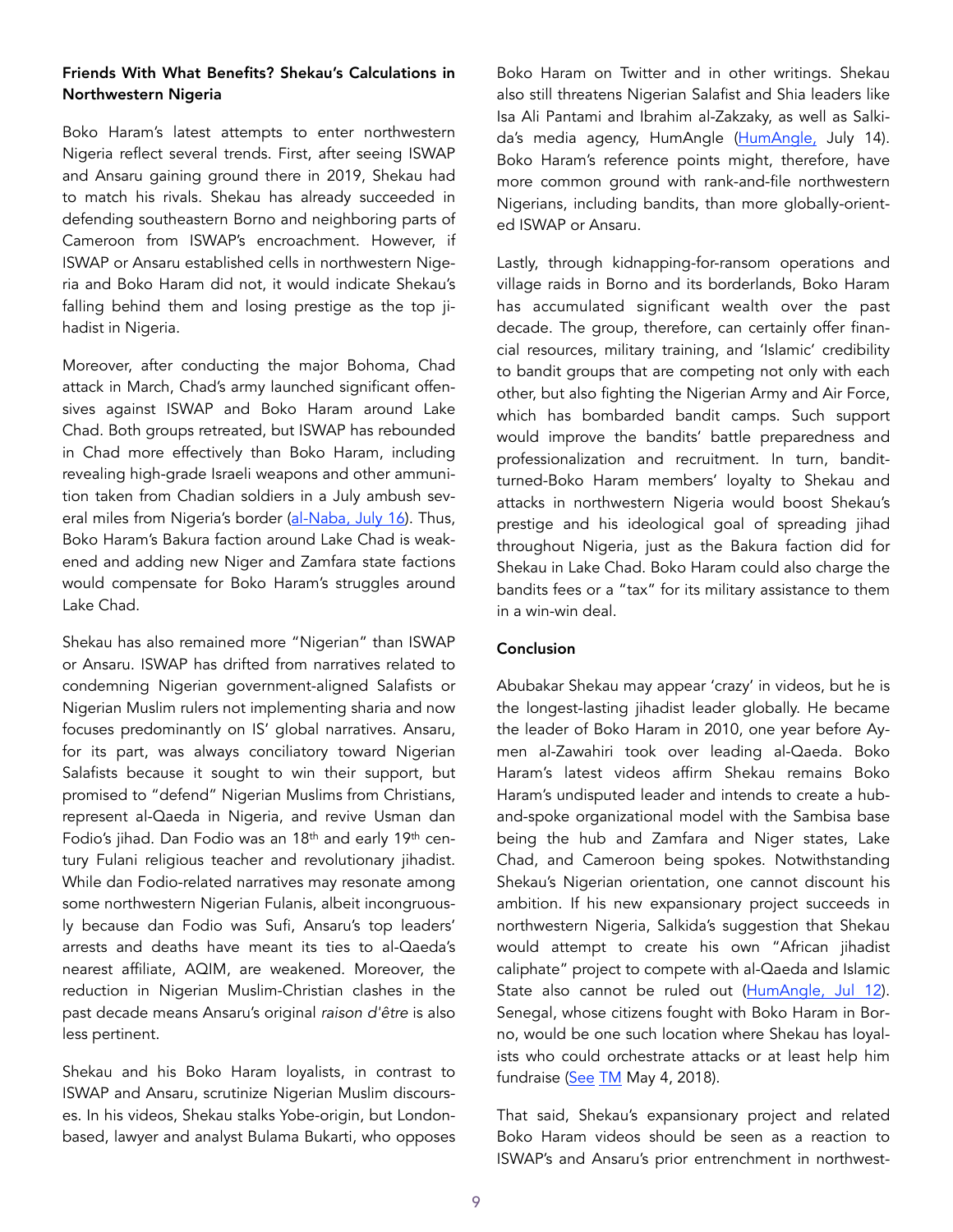ern Nigeria. Moreover, while the latter two groups have slow, steady, and surreptitious projects, Shekau's is full of bluster. In the long-term, the other two groups' more patient and civilian-centric approaches will help them win over bandit groups, professionalize them so they can withstand increasing pressure from security forces, and guide them in administering villages and towns from which the government is absent, or retreat in an 'Islamic' way that legitimizes their rule. Although ISWAP and seem more likely to succeed than Boko Haram, Shekau has historically overcome all odds to survive multiple attempts to kill him and even won over the Bakura faction in 2019. Thus, his eccentricity, reported Kanuri favoritism, and other vices might not preclude Boko Haram from gaining a northwestern Nigerian foothold.

In the short-term, Boko Haram, ISWAP, and Ansaru will likely compete for the loyalty of northwestern Nigerian bandit groups and clash similarly to fights between ISGS and al-Qaeda loyalists in Mali and Burkina Faso However, one key dynamic is the potential for ISWAP and Ansaru to overcome their conflicting loyalties to IS and al-Qaeda and instead cooperate to keep Shekau out of the northwestern Nigerian frontier and harm the reputation of the jihadists like they accuse of him of doing elsewhere in Nigeria. Boko Haram and ISWAP brigades in Borno will nevertheless both benefit from the Nigerian Army and Airforce's diverting resources from Borno, where Boko Haram is actually targeted with airstrikes more frequently than ISWAP, to northwestern Nigeria.

Nigeria should approach Boko Haram, ISWAP, and Ansaru in northwestern Nigeria as the most serious security crisis since the insurgency began in the northeast in 2010. As detrimental as the crisis there has become, Boko Haram and ISWAP are relatively contained in Borno and its borderlands; the groups have struggled to break out of predominantly Kanuri areas into majority Hausa-Fulani areas. However, if these jihadist groups gain a foothold in northwestern Nigeria, there are few physical or socio-cultural boundaries that will prevent their continued expansion until northern Nigeria becomes overwhelmed and possibly inextricably linked with rising insecurity elsewhere in the neighboring Sahel region. In such a case, Nigeria's territorial integrity will become even more gravely threatened.

*Jacob Zenn is an adjunct assistant professor on African armed movements at Georgetown University's Security Studies Program and a senior fellow on African affairs at* 

*the Jamestown Foundation. Zenn's new book, "Unmasking Boko Haram: Exploring Global Jihad in Nigeria," was published in April 2020 by Lynne Rienner in association with the Handa Centre for the Study of Terrorism and Political Violence, University of St Andrews.* 

### **Notes**

[1] The video can be seen at this weblink: https://unmaskingbokoharam.com/2020/06/19/boko-haram-learna-lesson-for-those-who-have-eyes-video-including-tonorthwestern-nigerian-bandits-june-15-2020/

[2] The video can be seen at this weblink: https://unmaskingbokoharam.com/2020/07/10/boko-haramgreetings-to-the-mujahideen-from-niger-state-video-july-7-2020/

[3] The video can be seen at this weblink: https://unmaskingbokoharam.com/2019/09/24/boko-haramabubakar-shekau-message-of-glad-tidings-and-adviceto-my-brothers-in-allah-in-lake-chadseptember-23-2019/

### [4] Ibid.

[5] Shekau's claim can be seen at this weblink: https:// unmaskingbokoharam.com/2020/04/02/boko-haramabubakar-shekau-special-message-to-chadian-presidentidris-deby-audio-april-1-2020/. The group's attack video can also be seen at this weblink (graphic): https://unmaskingbokoharam.com/2020/05/10/boko-haram-andthat-our-hosts-they-verily-would-be-the-victors-video-onbohoma-chad-operation-may-8-2020/.

[6] For a list of these suicide bombings, see the Appendix of Zenn, Jacob. "A Primer on Boko Haram Sources and Three Heuristics on al-Qaida and Boko Haram in Response to Adam Higazi, Brandon Kendhammer, Kyari Mohammed, Marc-Antoine Pérouse de Montclos, and Alex Thurston." *Perspectives on Terrorism*  12, no. 3 (June 2018): 74–91. https://www.universiteitleiden.nl/binaries/content/assets/customsites/perspectives-on-terrorism/2018/issue-3/06---special-correspondence-a-primer-on-boko-haram-sources-and-threeheuristics-on-al-qaida-and-boko-haram-in-responseto-.pdf

[7] The video can be seen at this weblink: https://unmaskingbokoharam.com/2019/04/09/iswap-investigatevideo-march-31-2016-and-march-24-2016-surrendervideo/